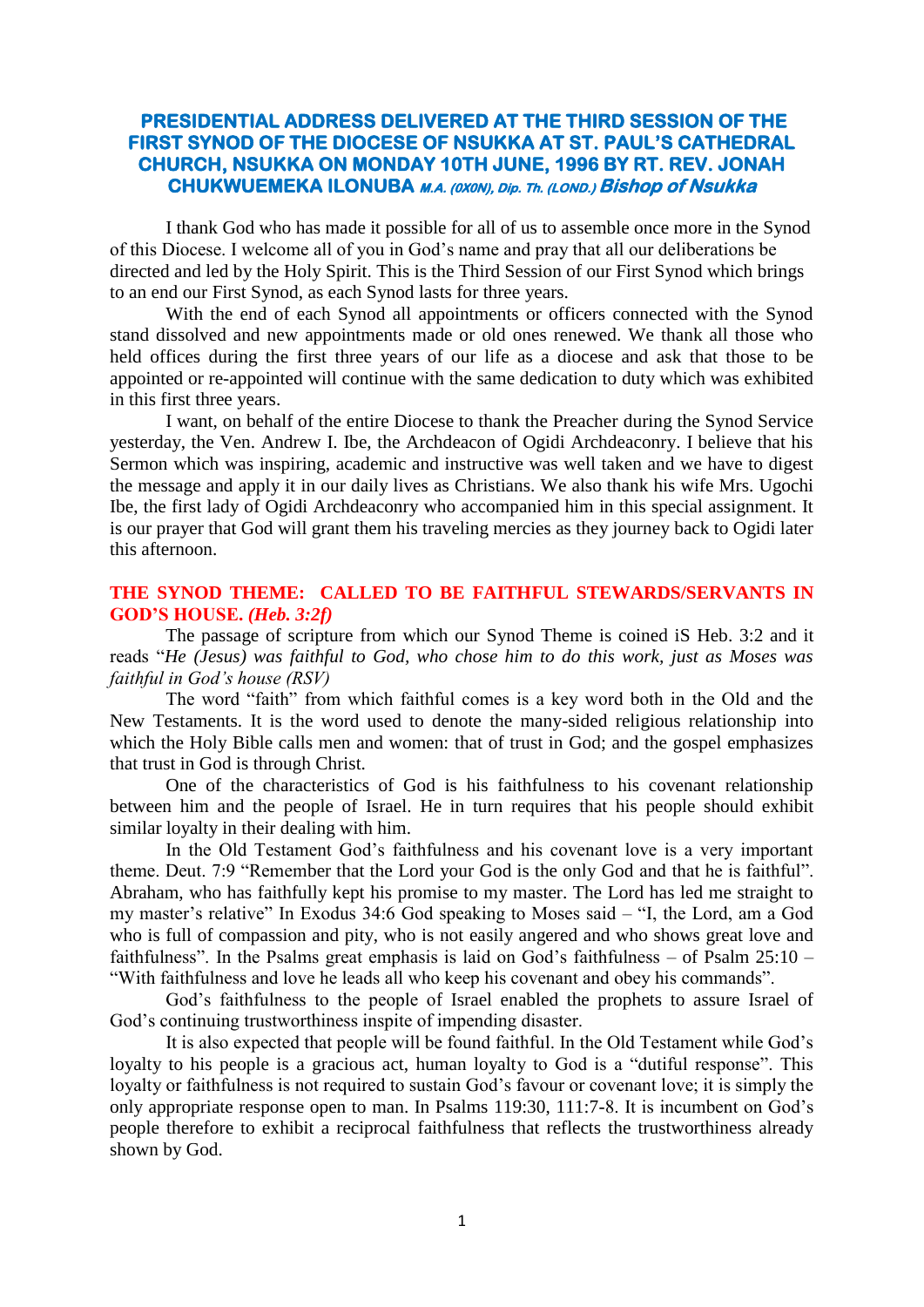It is expected therefore that faithfulness will be the hallmark of the Christian"s life. We see various leaders both in the Old and New Testaments being approved for their faithfulness to God and in God"s Service. A clear example for Old Testament is Moses which is found in the Synod Theme. From the New Testament we have Tychicus Ephi. 6:21. "Tychicus, our dear brother and faithful servant in the Lord"s work, will give you all the news about me, so that you may know how I am getting on". Epaphras, our dear fellow-servant, who is Christ"s faithful worker on our behalf." Onesimus –

Col. 4:9 "With him goes Onisimus that dear and faithful brother, who belongs to your group. Then they will tell you everything that is happening here. And speaking about Timothy, Paul says in 1 Cor. 4:17 "For this purpose I am sending to you Timothy, who is my own dear and faithful son in the Christian life. He will remind you of the principles which I follow in the new life in union with Christ Jesus and when I teach in all the churches everywhere".

 In order to be a faithful Steward/Servant of God one ought to be controlled by the Holy Spirit as faithfulness is the fruit of the Holy Spirit Gal. 5:22 – "But the Spirit produces" love, joy peace, patience, kindness, goodness, faithfulness, humility, and self-control:

The theme of this year's Synod says that Jesus was faithful to God who choose him to do this work, just as Moses was faithful in his work in God"s house. Christ"s close relationship with God and his determination to do always not his own will but God"s will enabled him to remain faithful to God throughout his ministry here on earth.

As followers of Christ who are expected to walk in the steps of Christ, we are to exhibit the same faithfulness to God in all that we do both in our private and public lives.

### **FAITHFULNESS IN OUR BELIEF IN GOD**

The first commandment demands that we should have no other gods. Our trust and confidence should be in the one and only God. The Father of our Lord and Saviour Jesus Christ. Can we as Christians today boldly say that we have no other gods? The whole idea of making Christians take oath of allegiance to Christ stating from the Bishops is a clear manifestation that some Christians have deviated from the original faith. Many today who call themselves Christians go back to pagan practices, thinking that the two can go together. Deut. 8:10-13 says "Don"t sacrifice your children in the fires on your alters; and don"t let your people practice divination or look for omens or use spells or charms, and don"t let them consult the spirits of the dead. The Lord your God hates people who do these disgusting things, and that is why he is driving those nations out of the land as you advance, vs 13. Be completely faithful to the Lord."

#### **FAITHFULNESS IN OUR HOMES**

Many homes today are on the verge of breaking up because of unfaithfulness either on the part of the husband or on the part of the wife. People no longer take seriously their marriage vows; "Wilt thou have this man/woman to be thy wedded husband/wife, to live together after God"s ordinance, in holy estate of matrimony, wilt thou love him, honour and keep him/her, for better for worse for richer for poorer in sickness and in health:

Wilt thou forsake all others keeping thee only unto him, so long as you both shall live". At the end of this questioning we answer, "I Will". Unfortunately it does not take long before one of the partners begin to ignore some of the clauses in this agreement. Heb. 13:4 says, "Marriage is to be honoured by all, and husbands and wives must be faithful to each other". There is no doubt that majority of the youths who are involved in one kind of crime or the other in our society today come from broken homes, where husbands and wives have not remained faithful to their matrimonial vows. Christian families should therefore do all that is humanly possible to preserve the sanctity of marriage and thereby bring up children who will give glory to God.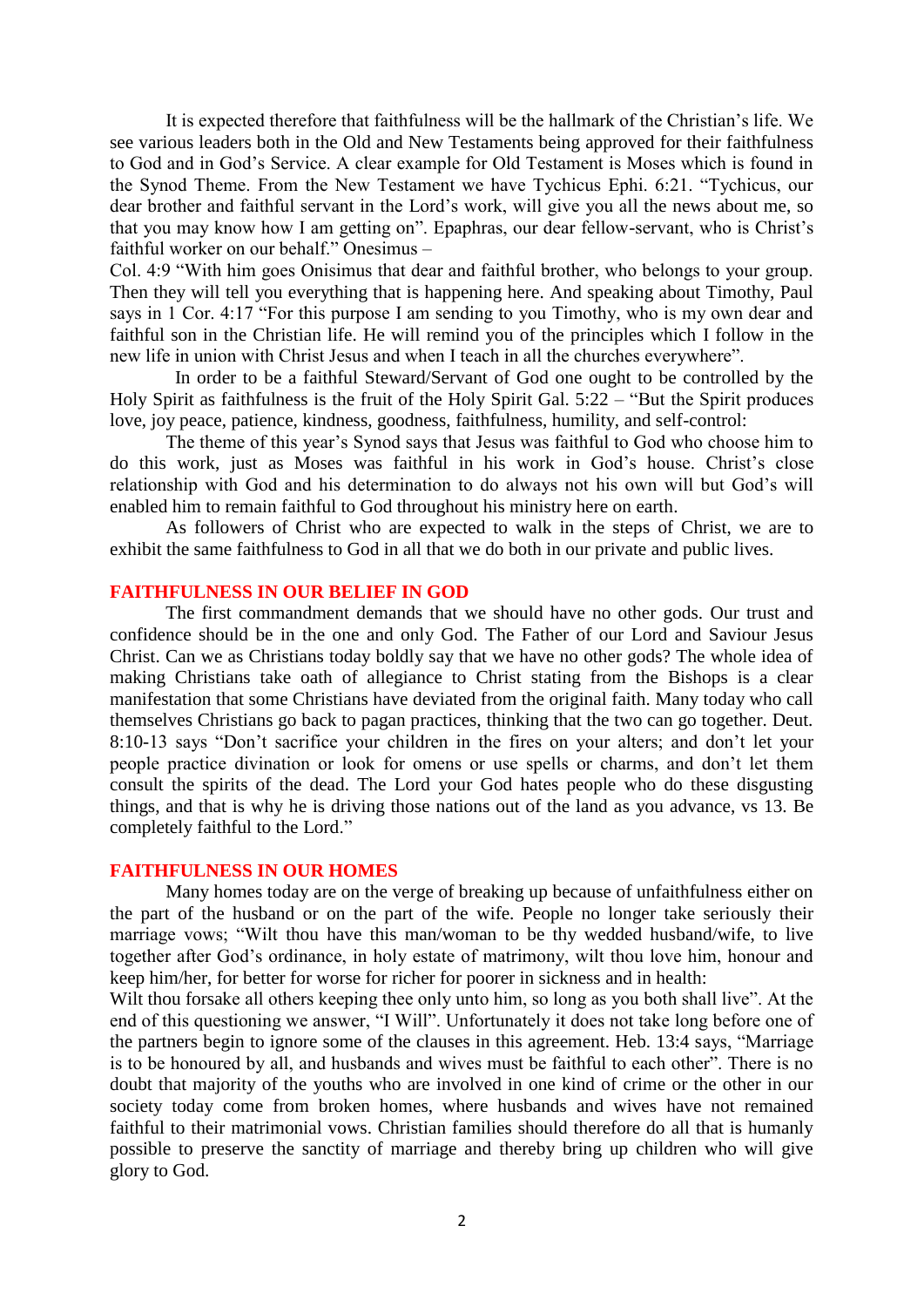#### **FAITHFULNESS IN OUR PLACES OF WORK**

Our daily work is a central reality of existence; and the Christian doctrine of work sees it as a necessary means of pleasing God by serving human needs. Unfortunately today many people no longer want to please God in their places of work, nor do they serve human needs through their work. People want to be paid for doing no job at all; to pass examinations without working for it hence the expo, which has now been entrenched in our educational system. Honest leadership, honest labour and uprightness in what people do have been neglected to the detriment of our nation. How many people entrusted with positions of authority in our country have carted away the public fund in millions and billions of naira? Read the national dailies and you will be appalled at the number of highly placed officers who loot the nation. No wonder the Newswatch called them "Execu-thieves".

In the front page of the Daily Champion of Wednesday 28th February, 1996, we have this caption – "Bank Chief jailed 5 years". In the same paper on page 5 under the title "Reversing the Drift" the Columnist wrote – "With drug trafficking, fraudulent practices and all manners of deceits taking the centre-stage just because some people want to make quick money, we are not telling our children that hard-work pays. When people, who 20 years earlier were in the top bracket of their classes, are finding it difficult to eke out a living while the certified failures of yesterday are making so much money, there is little incentive for academic brilliance any more. We will be run like this … Those entrusted with the common wealth steal it all, giving no thought to the fortunes of the rest of the society.

To take our nation from the gutter level it presently is, we cannot over-emphasize the importance of leadership (faithful and dedicated leadership) We urgently need forthright leadership in our political, social, economic and religious spheres".

There is no area in our society today where people are faithful to the trust bestowed on them. The applicant who wants to understudy the master very soon becomes richer than the master through fraudulent means. They put on shoes and clothes which their masters will not dream of. The office clerk cannot attend to your file unless you grease the palm. Files of workers are known to miss in offices. Some police officers and security agents connive with criminals to perpetrate crime. Even ministers of God in some cases misappropriate the church"s fund.

The catalogue is endless. We have reached the stage where no one seem to trust anyone any longer. As Christians we are called upon to show faithfulness where every other person remains unfaithful knowing the reward for that as shown by our Lord and Master Jesus Christ in the parable about the Faithful and the Unfaithful Servant – Matthew 24:45f.

#### **FAITHFULNESS TO THE CHURCH**

We are all members of the church which is the body of Christ and which he bought with his own blood: Eph. 5:25 "Christ loved the church and gave his life for it".

It is distressing to know that many people who go to church in this our age pay lip service to the church. While some attach more importance to their different groups in the church others have other places outside the church where their commitment is more. Some go to "Prayer homes", I do not actually understand whether the church is not a place for prayer. I wonder what goes on in such people"s mind when they are worshipping in the church and prayers are being said. Because their faith is not there they will not receive what is being asked for. Many no longer want to lead or to teach. What the church plans to do is no longer the right thing except what is done in individual groups. This does not make for the healthy growth of the church and does not foster oneness. It rather creates unnecessary divisions and rivalry. In John 17:20 Jesus says "I pray that they may all be one … May they be one, so that the world will believe that you sent me".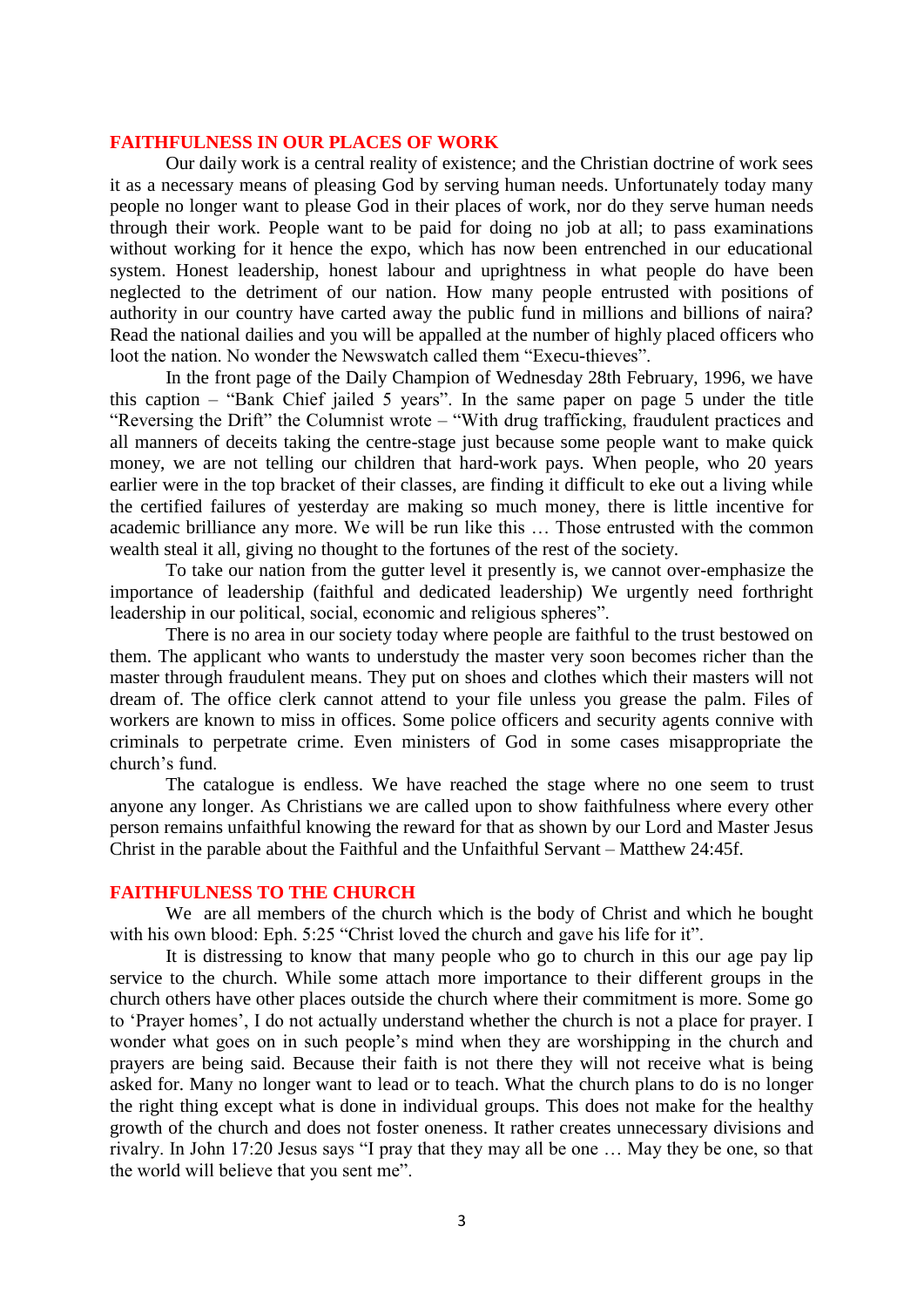Some people attend services only on special occasions within the year and do not take part in any of the activities of the church. Can such people say that they are faithful to the church. Other want the church when they have functions which they need to perform like marriage, baptism, funeral or memorial services. People have to fully identify themselves with the church so that they will actually appreciate the implications of the above functions when performed.

#### **FAITHFULNESS IN GIVING**

One major problem in our diocese is the unwillingness to give for the Service of God. Many people in our diocese do not understand the difference between what is given to dumb idols to deceive them and what is given to the Almighty God who himself is the giver of all things. We think that we can cheat God but that is a great mistake. We claim that we are poor but what I have noticed whenever mention is made of any cloth to be bought shows that we are deceiving ourselves. Women who come first to pay for their cloth are those from the rural areas, yet the same people cannot give N10.00 for God's service. The reason for this may not be far-fetched. The secret of the Macedonian church in giving was that they first gave themselves to the Lord; 2 Cor. 8:1-5.

I must however commend those who have shown great sign of improvement since the inauguration of the Diocese. Some churches have taken seriously tithing and free-will donation while others have done nothing. I appeal that those who have done nothing will join others so that our diocese will move forward.

In some cases our workers have shown themselves ineffective in implementing diocesan decisions while some other demoralize people who will like to do something. We have to note that we are all accountable to God in the way we lead his flock.

### **FAITHFULNESS TO THE DIOCESE**

I want to remind us that there are basic condition which must be met before Diocesan Status is granted to any part of the Province wishing to stand as an autonomous diocese. These include a good and strong car for the Bishop"s transport. You must have observed that Bishopscourt and a reasonable amount of money in the bank for a smooth take-off of the diocese. We cannot say that all these conditions were satisfied before we took-off as a Diocese. This means that we took-off on the understanding that we are going to work hard to support the growth of the Diocese. We have both Diocesan, Supra-diocesan/Joint Council and Parish and church must know that their obligation to the Diocese ranks first in all that they do. If the head does not stand then the body will have no base. It has been observed that some churches engage in projects without first clearing their assessments. This is wrong and the reason for creating Parishes is not for them to neglect their Diocesan responsibility but to help in seeing that the Diocese stands.

Diocesan officials and those who attend the synod or any other Diocesan meeting have a duty to rightly educate those they represent about their responsibility to the church both at the local and the diocesan levels.

### **EVENTS SINCE AFTER THE 1995 SYNOD**

- 1. **Re-location of the Nsukka Archdeaconry Headquarters:** The Nsukka Archdeaconry headquarters was moved to St. John"s Onuiyi Nsukka so that the Cathedral Parish will stand on its own. This took effect from January, 1996.
- 2. **Consecration of Bishops of Benin and Kwara:** Following the retirements of the above two diocesan Bishops, two new Bishops were elected to take their Sees. They are the Rt. Rev. Jeremiah O. Fabuluje for Kwara and the Rt. Rev. Peter I. Owekpe for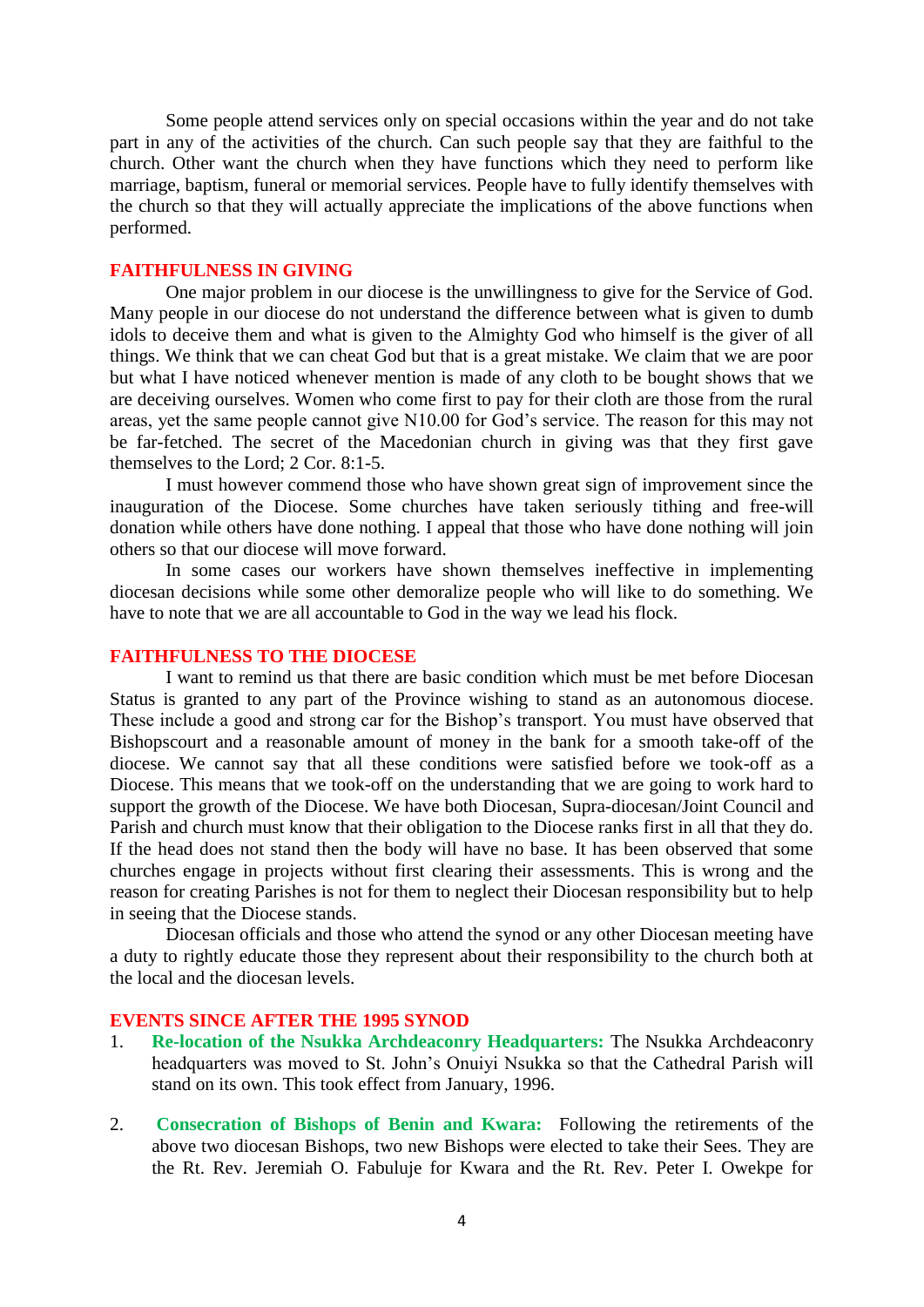Benin. They were consecrated at St. John's Cathedral Ilesha on 25<sup>th</sup> July, 1995. The Rt. Rev. J. O. Fabuluje has since been enthroned as the Bishop of Kwara Diocese. The Rt. Rev. Peter I. Onekpe has not been enthroned following the problem in the Diocese of Benin. Let us continue to pray for the people of God in that Diocese so that the Holy Spirit will direct them to see the way forward.

- 3. **Ordination at St. Paul's Cathedral:** On 30<sup>th</sup> July, 1995, the Revds Samuel Ugwu and Emmanuel C. Agbowo were made Deacons while the Revds. Ephraims Asogwa and Hyginus Ugwu were ordained Priests.
- 4. **Dedication of a Maternity Home at Agu-Umabor Eha-Alumona:** On 8th August, 1995 a Maternity Home was dedicated at Agu-Umabor and since then the women have taken over looking after the maternity Home.
- 5. **New Parishes:** Three new Parishes have been inaugurated since last year. They are Alor-Uno Parish inaugurated on 27<sup>th</sup> August 1995, Ohodo Parish inaugurated on 28th January, 1996 and Ozalla Parish inaugurated on 10th March, 1996. These Parishes are now trying to stand on their feet and we have to continue to pray for them.
- 6. **New Archdeaconry:** On November 12th , 1995 the Archdeaconry of Ibagwa was inaugurated and the Rev. Canon Ernest E. Odo collated and installed as the first Archdeacon.
- 7. **Consecration of New Bishops:** Three new Bishops were elected at Sabongidda-Ora on 28th November 1995 for the Diocese of Kabba, Nnewi and Egbu. They are the Very Rev. Solomon Oyelade, Provost Emmanuel Church Cathedral Ado-Ekiti for Kabba Diocese, the Ven. Godwin Okpala, Archdeacon of Newi for Nnewi Diocese and the Rev. Canon Prof. Emmanuel Iheagwam, Lecturer University of Nigeria Nsukka for Egbu Diocese.

They were consecrated at the Cathedral Church of All Saints, Wuse, Abuja on Sunday, 11th February, 1996.

They were enthroned as following:

- ◆ The Rt. Rev. S. Oyelade, 12th February, 1996
- The Rt. Rev. G. Okpala, 14th February, 1996, and
- $\blacklozenge$  The Rt. Rev. Prof. E. Iheagwam,  $15^{th}$  February, 1996.

Please continue to remember them in your prayers.

- 8. **Collation of Canons:** On Sunday, 3rd March, 1996, three new Canons were collated. They are:
	- The Rev. Canon Jonathan N. Eze, Superintendent of Ovoko Parish
	- ◆ The Rev. Canon Lawrence I. Eze of St. Paul's Cathedral, and
	- The Rev. Canon Dr. Nworah S. Nwigwe of University of Nigeria Nsukka

We congratulate them on their appointment.

9. **Provincial Standing Committee at Akure, March 20th -24th 1996:** At the Provincial Standing Committee in Akure which was preceded by the Episcopal Synod, it was decided that the Province of Nigeria with 52 Dioceses has now become too big. The Standing Committee approved that the Province be split into 3 Provinces with the small letters. 'p'. Already there are three zones in the province, the Supra-Diocesan North, the Supra-Diocesan West and the joint Council in the East. These zones will now stand as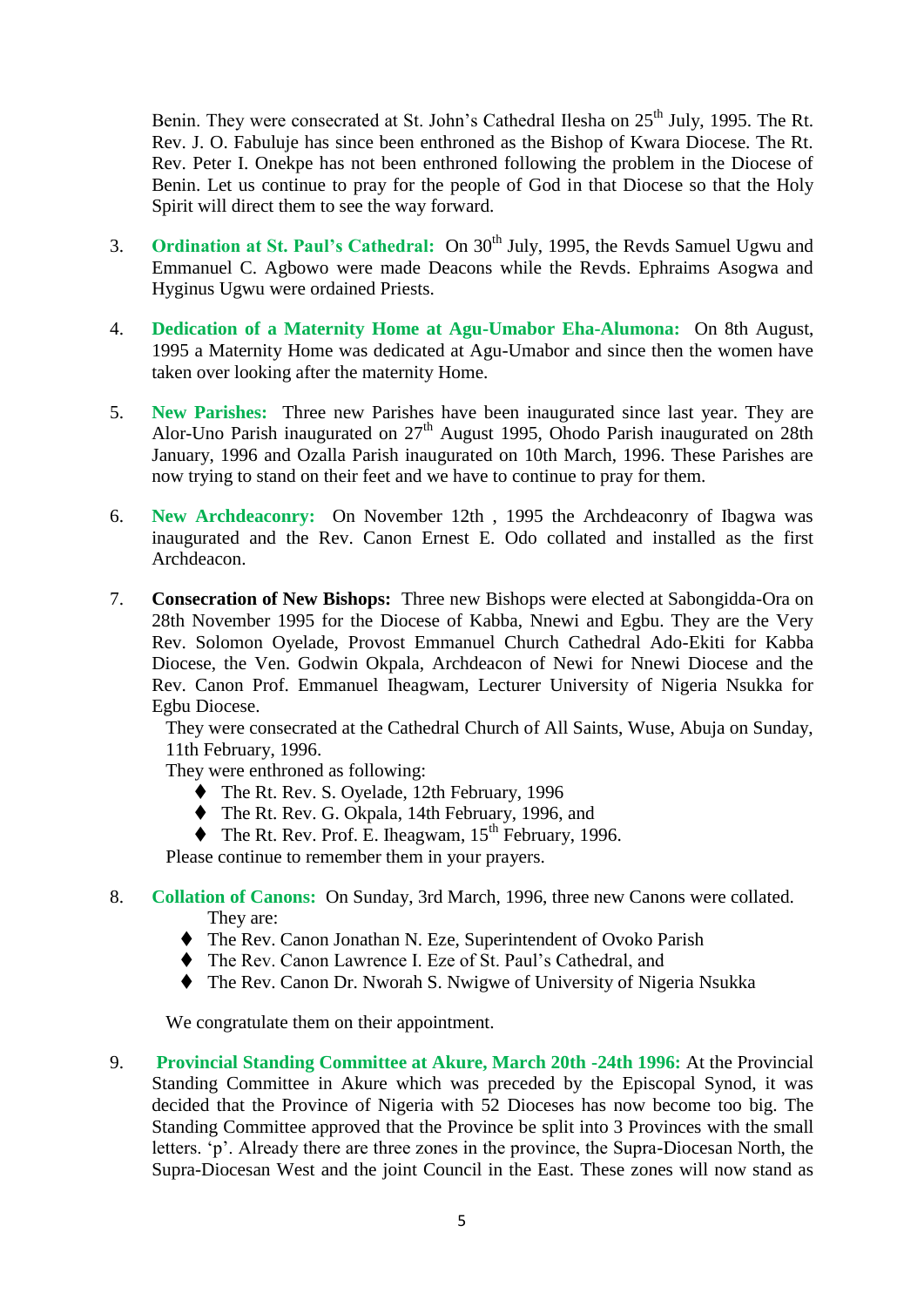provinces each having an Archbishop of its own. The Church of Nigeria will still remain as one with One Primate. Arrangements will soon be made for the inauguration of the provinces.

## **The following Communiqué was issued at the Standing Committee:**

- 1. The Committee acknowledges the presence and guidance of Almighty God through His Holy Spirit throughout the deliberations, and expresses immense gratitude to God. It also conveys fraternal greetings to the entire Nation in the name of God.
- 2. **Political Situation:** The current political situation in the country was carefully considered. While the efforts of the Federal Military Government in putting in places a Transition Programme meant to return the country to democratic governance are commended, it is however tragic for the Government to promulgate Decrees banning comments or criticisms on the transition programme. The Federal Government and the politicians should give credibility to the transition programme by allowing it to work. The provision Standing Committee is of the opinion that June 12, 1993 has proved that Nigeria can conduct a free and fair election. Since Government has now seen that it cannot successfully wish away June 12, it is advisable to set up a Government of National Reconciliation and M. K. O. Abiola should be released to participate in the resolution of the June 12 problem.
- 3. **Economic Situation:** The committee commended the courage of the presidency for setting up the NATIONAL ECONOMIC INTELLIGENCE COMMISSION headed by Professor Sam Aluko, while appreciating the efforts of that Commission in curbing corruption and other economic frauds. However, despite all the God-given blessings in terms of human and material resources, the Nigeria Economy continues to nose-dive with the attendant problems of unemployment, falling value of the NAIRA, galloping inflation, failed banks, closure of industries and the high incidence of armed robberies due to economic hardship. The Committee also felt dismayed by the complete disregard for the sacredness of life by the frequent elimination of citizens by hired assassins. The Government should seek solution to these problems and the people too should heed the appeal to stop hoarding fuel, currency and other products, and to return the money embezzled and kept in foreign banks so that it can be released into the Nigerian Economy.
- 4. **Education:** The Committee noted with alarm the break-down in our education system. It appeals to ASUU, ASUP, NASU, POSSAN and any other trade unions within our educational system to cease fire in the interest of parents and students. It also appeals to the Governments to fund teaching and research adequately in our institutions, pay salaries of workers, and replace obsolete equipment in various fields.
- 5. **Human Rights and Justices:** The committee strongly advised Government to desist from its habit of arresting, and detaining citizens who express views and opinions different and from its own. Suspected cases bordering on state security should be tried before the regular courts instead of clamping citizens into detention. The committee frowns at the setting up of special military tribunals which usurp the places and duties of the regular courts. This, in most cases leads to miscarriage of justice. The Government should also restore the powers of the judiciary so as to restore public confidence in our judicial system.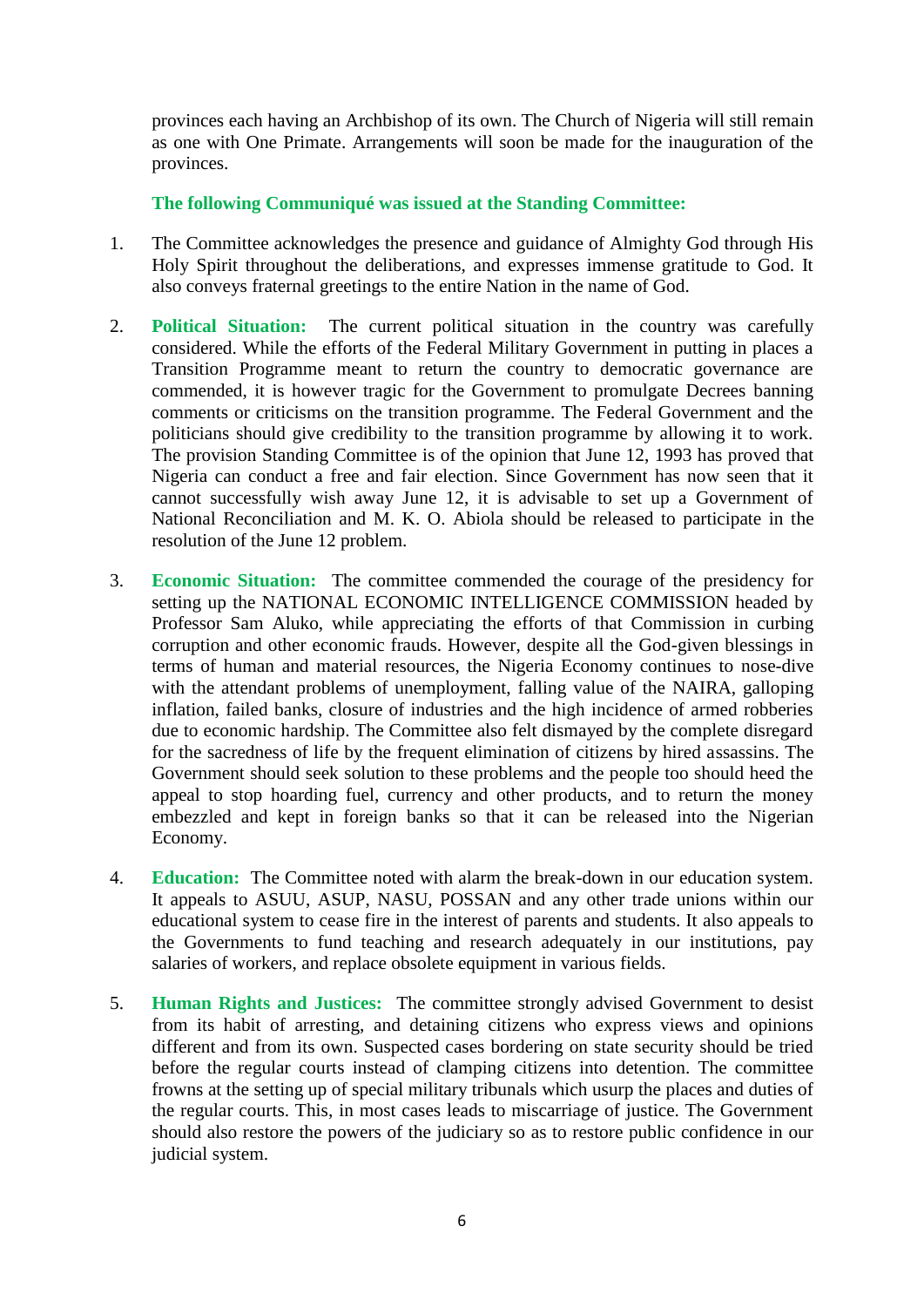- 6. **Religious Intolerance:** The committee appeals to Government to take necessary steps to allay the fears and anxieties of Nigerians caused by religious intolerance in various parts of the country. Lives property, and places of worship are constantly destroyed as a result of religious intolerance.
- 7. **Religious Intolerance:** The Committees urges all pastors to lay emphasis on the pastoral care and counseling of citizens, especially at these difficult times, and every effort should be made to assist in alleviating and solving the problems of citizens.
- 8. **Expansion of the Church and its Missionary Out-Reach:** In the effort to extend the missionary outreach of the Church of Nigeria (Anglican Communion) within and outside Nigeria, the Provincial Standing Committee is pleased to announce the establishment of the CHURCH OF NIGERIA MISSIONARY SOCIETY.

The Committee has also recommended to the General Synod the creation of three Provinces out of existing Province of Nigeria

**Ordination:** This year's Trinity Ordination will take place god-willing on Sunday, 7th July, 1996 at the Cathedral. The Revds. Samuel Ugwu and Emmanuel Agbowo who are Deacons, will be ordained Priests. We have 13 candidates being trained as non-stipendiary pastors. We hope that they will also be made deacons if they fulfill the necessary conditions. We also hope that George Asadu who is in Okene Theological college will be finishing his course this year and will also be made a Deacon.

**Retirements:** The Ven. C. N. Ozoko, the Archdeacon of Eha-amufu Archdeaconry will be retiring at the end of this year. We thank God for his many years of service in the Lord"s vineyard. It is our prayer that God will give him long years of good health and service as he enjoys his retirement.

**Obituary:** The retired Bishop of Warri Diocese the Rt. Rev. Dafiewhare died late last year and was buried on 11th of November**,** 1995.

Our Diocese has been hard hit by the sudden and untimely death of our illustrious sons and clergy. On January 26th 1996 the Rev. Canon E. C. U. Nnamani the Superintendent of Amufie Parish died and was buried on the 8th of February, 1996.

Igwe Jonathan A. C. Ugwu, Igwe of Ibagwa-Aka also died and was buried on 13th March, 1996.

The Archdeacon of Nsukka Archdeaconry the Ven. D. O. Ogbonna died at UNTH on 23rd April, 1996 after spending a week at the hospital. He was buried on Friday 4th of May, 1996.

May their souls rest in perfect peace.